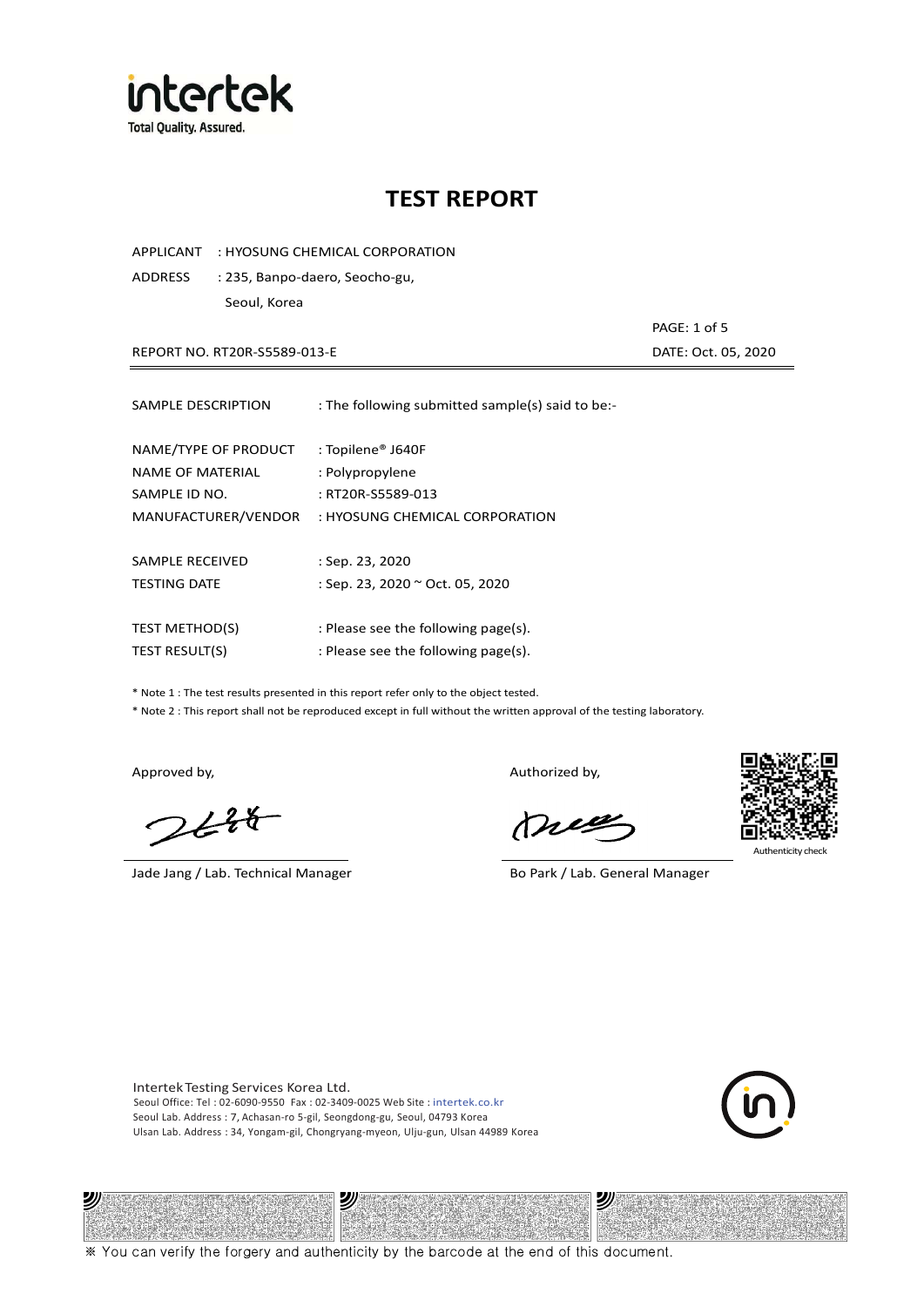

REPORT NO. RT20R-S5589-013-E DATE: Oct. 05, 2020

PAGE: 2 of 5

SAMPLE ID NO. : RT20R-S5589-013 SAMPLE DESCRIPTION : Topilene® J640F

| <b>TEST ITEM</b>                        | <b>UNIT</b> | <b>TEST METHOD</b>                                                                                                                          | <b>MDL</b>              | <b>RESULT</b> |
|-----------------------------------------|-------------|---------------------------------------------------------------------------------------------------------------------------------------------|-------------------------|---------------|
| Cadmium (Cd)                            | mg/kg       | With reference to<br>IEC 62321-5 Edition 1.0: 2013.                                                                                         | 0.5                     | N.D.          |
| Lead (Pb)                               | mg/kg       | by acid digestion and<br>determined by ICP-OES                                                                                              | 5                       | N.D.          |
| Mercury (Hg)                            | mg/kg       | With reference to<br>IEC 62321-4 Edition 1.0 : 2013,<br>by acid digestion and<br>determined by ICP-OES                                      | $\overline{2}$          | N.D.          |
| Hexavalent Chromium (Cr <sup>6+</sup> ) | mq/kg       | With reference to<br>IEC 62321-7-2<br>Edition 1.0 : 2017,<br>by alkaline/toluene digestion<br>and determined by UV-VIS<br>Spectrophotometer | 8                       | N.D.          |
| Polybrominated Biphenyl (PBBs)          |             |                                                                                                                                             |                         |               |
| Monobromobiphenyl                       | mg/kg       |                                                                                                                                             | 5                       | N.D.          |
| Dibromobiphenyl                         | mg/kg       |                                                                                                                                             | 5                       | N.D.          |
| Tribromobiphenyl                        | mg/kg       |                                                                                                                                             | 5                       | N.D.          |
| Tetrabromobiphenyl                      | mg/kg       | With reference to                                                                                                                           | $\overline{5}$          | N.D.          |
| Pentabromobiphenyl                      | mg/kg       | IEC 62321-6 Edition 1.0: 2015,                                                                                                              | 5                       | N.D.          |
| Hexabromobiphenyl                       | mg/kg       | by solvent extraction and                                                                                                                   | 5                       | N.D.          |
| Heptabromobiphenyl                      | mg/kg       | determined by GC/MS                                                                                                                         | 5                       | N.D.          |
| Octabromobiphenyl                       | mg/kg       |                                                                                                                                             | 5                       | N.D.          |
| Nonabromobiphenyl                       | mg/kg       |                                                                                                                                             | $\overline{\mathbf{5}}$ | N.D.          |
| Decabromobiphenyl                       | mg/kg       |                                                                                                                                             | 5                       | N.D.          |
| Polybrominated Diphenyl Ether (PBDEs)   |             |                                                                                                                                             |                         |               |
| Monobromodiphenyl ether                 | mg/kg       |                                                                                                                                             | 5                       | N.D.          |
| Dibromodiphenyl ether                   | mg/kg       |                                                                                                                                             | 5                       | N.D.          |
| Tribromodiphenyl ether                  | mg/kg       |                                                                                                                                             | 5                       | N.D.          |
| Tetrabromodiphenyl ether                | mg/kg       | With reference to                                                                                                                           | 5                       | N.D.          |
| Pentabromodiphenyl ether                | mg/kg       | IEC 62321-6 Edition 1.0 : 2015,                                                                                                             | 5                       | N.D.          |
| Hexabromodiphenyl ether                 | mg/kg       | by solvent extraction and                                                                                                                   | 5                       | N.D.          |
| Heptabromodiphenyl ether                | mg/kg       | determined by GC/MS                                                                                                                         | 5                       | N.D.          |
| Octabromodiphenyl ether                 | mg/kg       |                                                                                                                                             | 5                       | N.D.          |
| Nonabromodiphenyl ether                 | mg/kg       |                                                                                                                                             | 5                       | N.D.          |
| Decabromodiphenyl ether                 | mg/kg       |                                                                                                                                             | 5                       | N.D.          |

Tested by : Jooyeon Lee, Seulgi Park, Jessica Kang

Notes : mg/kg = ppm = parts per million  $<$  = Less than

沙

N.D. = Not detected ( <MDL )

MDL = Method detection limit

Intertek Testing Services Korea Ltd. Seoul Office: Tel : 02-6090-9550 Fax : 02-3409-0025 Web Site : intertek.co.kr Seoul Lab. Address : 7, Achasan-ro 5-gil, Seongdong-gu, Seoul, 04793 Korea Ulsan Lab. Address : 34, Yongam-gil, Chongryang-myeon, Ulju-gun, Ulsan 44989 Korea

沙



沙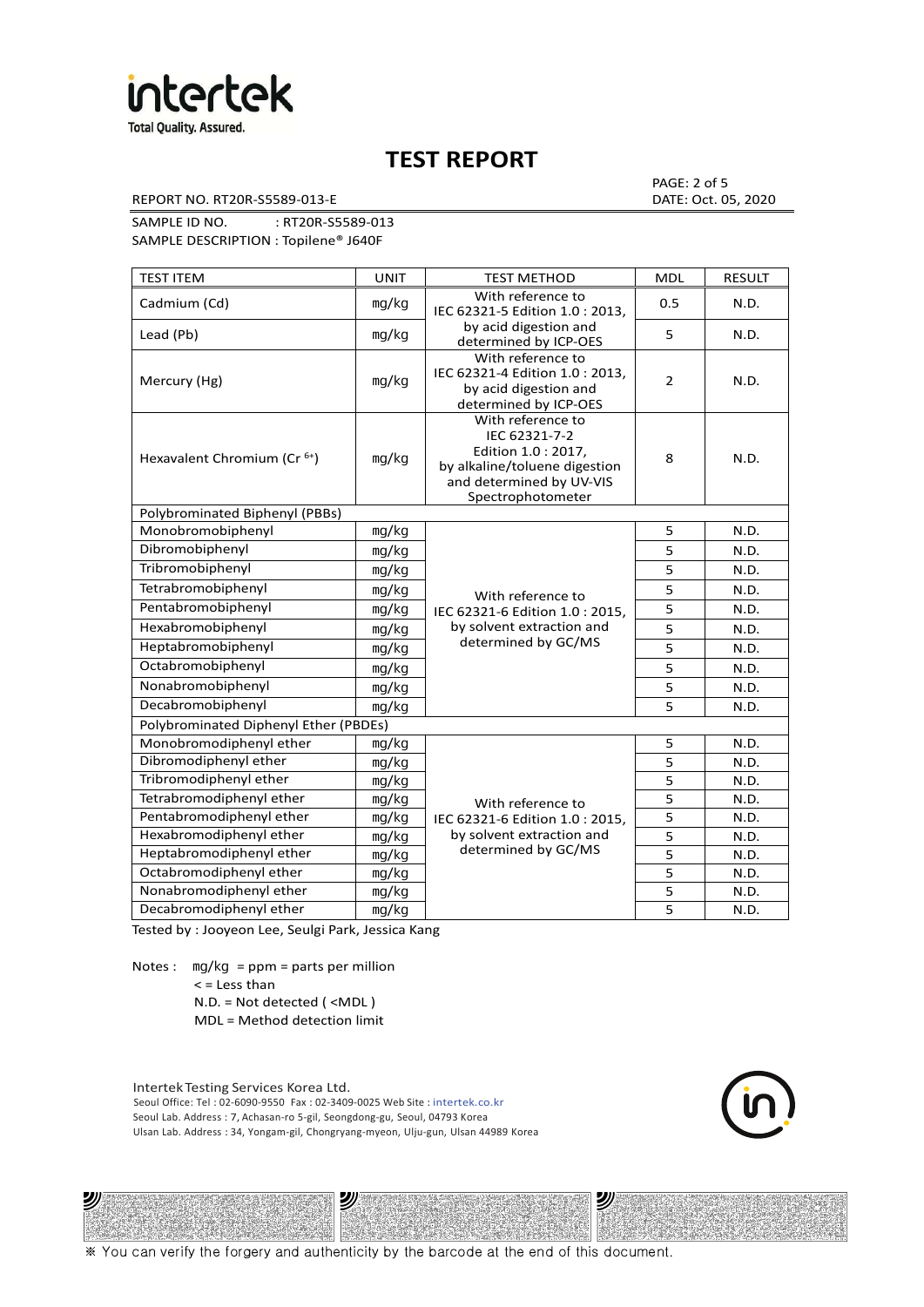

REPORT NO. RT20R-S5589-013-E DATE: Oct. 05, 2020

PAGE: 3 of 5

SAMPLE ID NO. : RT20R-S5589-013 SAMPLE DESCRIPTION : Topilene® J640F

| <b>TEST ITEM</b>                     | CAS NO.       | UNIT  | <b>TEST METHOD</b>                                      | <b>MDL</b> | <b>RESULT</b> |
|--------------------------------------|---------------|-------|---------------------------------------------------------|------------|---------------|
| Dibutyl phthalate<br>(DBP)           | $84 - 74 - 2$ | mq/kg | With reference to<br>IEC 62321-8<br>Edition 1.0 : 2017, | 50         | N.D.          |
| Di(2-ethylhexyl) phthalate<br>(DEHP) | 117-81-7      | mq/kg |                                                         | 50         | N.D.          |
| Benzyl butyl phthalate<br>(BBP)      | 85-68-7       | mg/kg | by solvent extraction<br>and determined by<br>GC/MS     | 50         | N.D.          |
| Diisobutyl phthalate<br>(DIBP)       | $84 - 69 - 5$ | mg/kg |                                                         | 50         | N.D.          |

Tested by : Jessica Kang

Notes :  $mq/kg = ppm = parts per million$  $<$  = Less than N.D. = Not detected ( <MDL ) MDL = Method detection limit

\* View of sample as received;-

沙



Intertek Testing Services Korea Ltd. Seoul Office: Tel : 02-6090-9550 Fax : 02-3409-0025 Web Site : intertek.co.kr Seoul Lab. Address : 7, Achasan-ro 5-gil, Seongdong-gu, Seoul, 04793 Korea Ulsan Lab. Address : 34, Yongam-gil, Chongryang-myeon, Ulju-gun, Ulsan 44989 Korea

沙



沙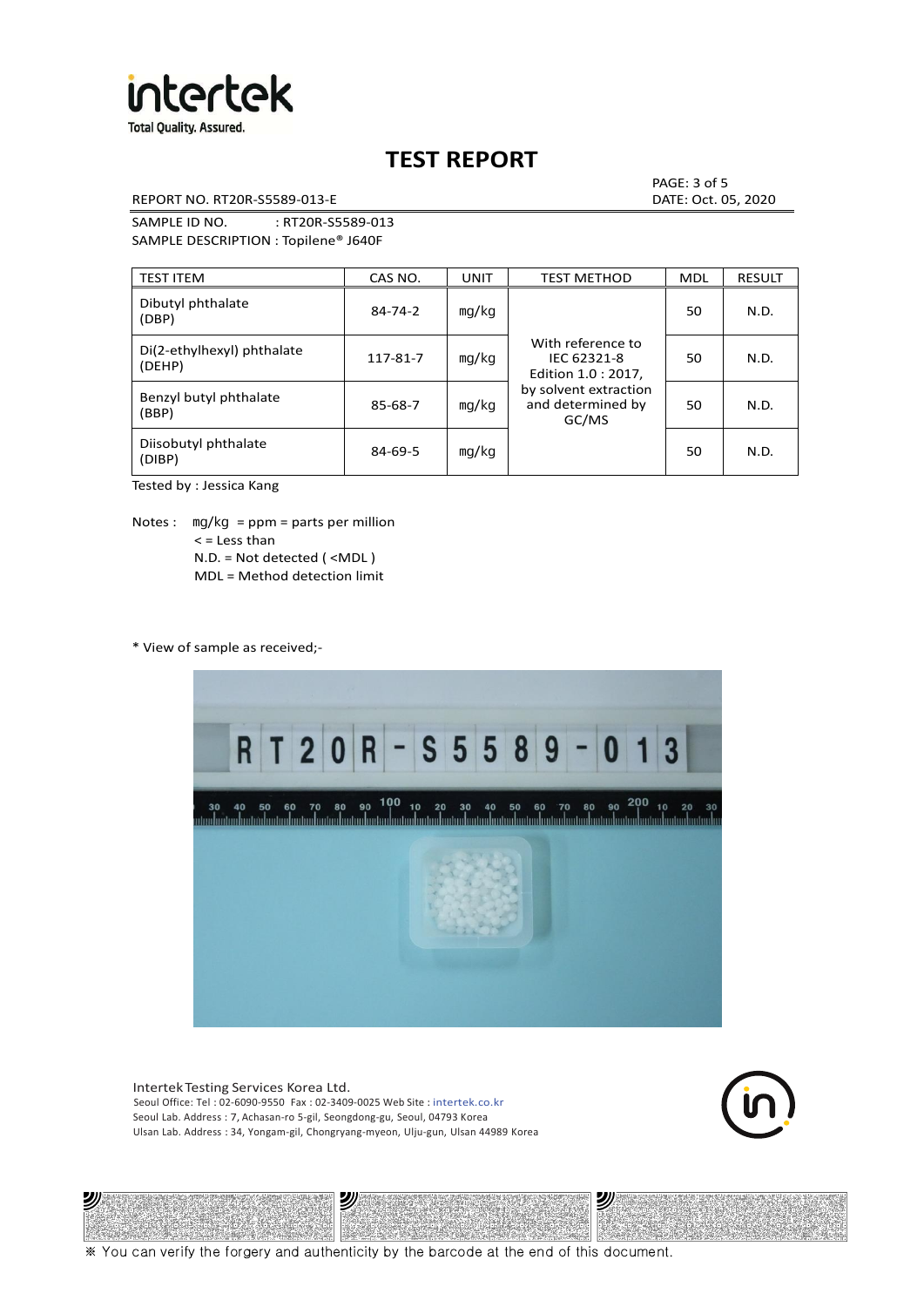

**Total Quality. Assured.** 

## **TEST REPORT**

REPORT NO. RT20R-S5589-013-E DATE: Oct. 05, 2020

PAGE: 4 of 5

SAMPLE ID NO. : RT20R-S5589-013 SAMPLE DESCRIPTION : Topilene® J640F



| *1 : List of appropriate acid : |                                                                     |
|---------------------------------|---------------------------------------------------------------------|
| Material                        | Acid added for digestion                                            |
| <b>Polymers</b>                 | $HNO3$ , HCl, HF, H <sub>2</sub> O <sub>2</sub> , H3BO <sub>3</sub> |
| <b>Metals</b>                   | $HNO3$ . HCl. HF                                                    |
| Electronics                     | $HNO3$ , HCl, H <sub>2</sub> O <sub>2</sub> , HBF <sub>4</sub>      |

\*2 : The samples were dissolved totally by pre-conditioning method according to above flow chart.

Intertek Testing Services Korea Ltd. Seoul Office: Tel : 02-6090-9550 Fax : 02-3409-0025 Web Site : intertek.co.kr Seoul Lab. Address : 7, Achasan-ro 5-gil, Seongdong-gu, Seoul, 04793 Korea Ulsan Lab. Address : 34, Yongam-gil, Chongryang-myeon, Ulju-gun, Ulsan 44989 Korea

沙

沙



沙